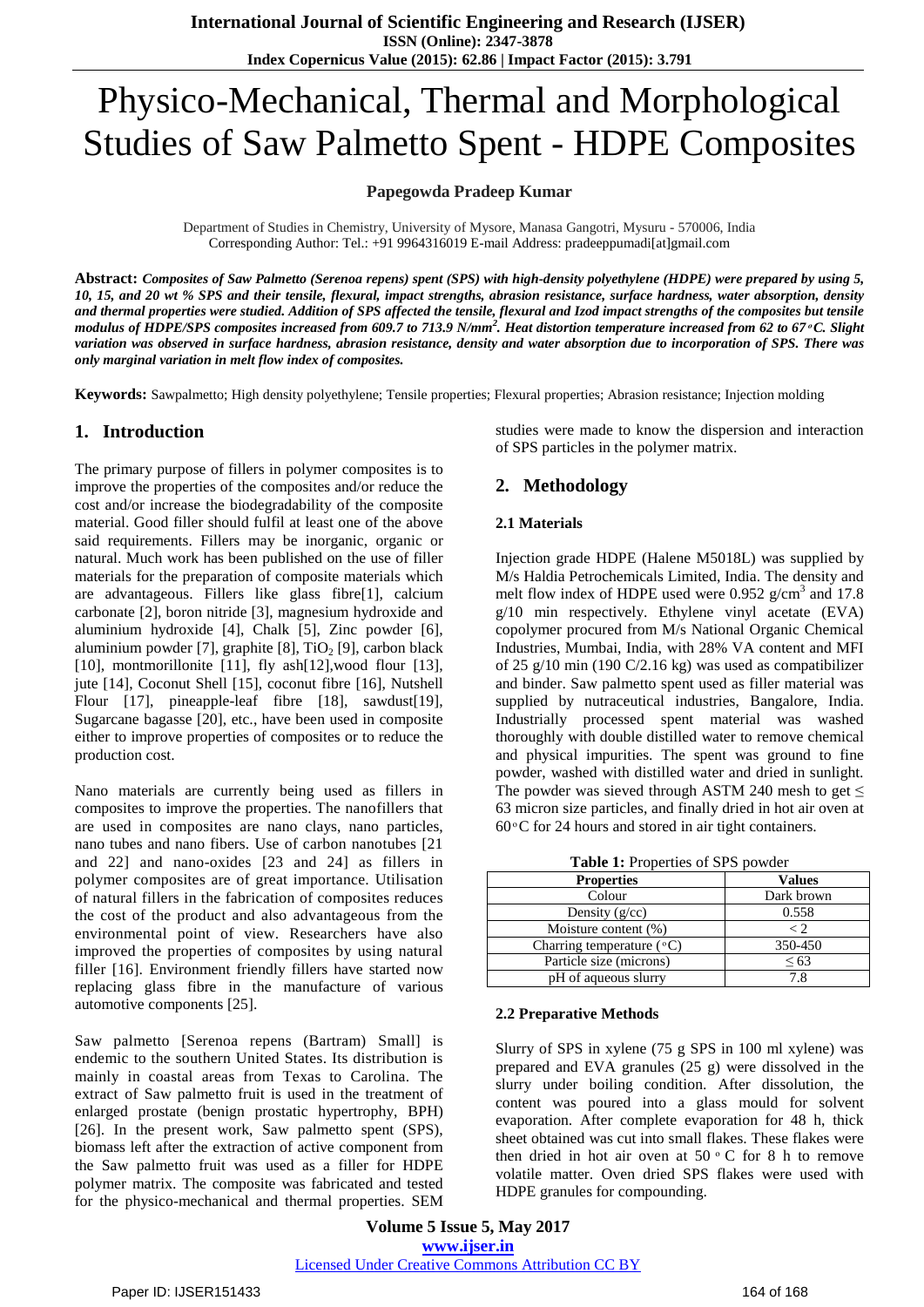HDPE-SPS composites were prepared with SPS concentrations of 5, 10, 15 and 20 wt % using co-rotating twin-screw extruder with a screw speed of 90 rpm. The temperature was set points at 170, 175, 180, 185 and 190°C from feed zone to die zone. The extrudates obtained were water cooled at room temperature, and granulated into pellets. The granules were then fed to injection moulding machine (R.H. WINSOR India) to prepare test specimens. The mould was designed as per ASTM standards to produce specimens which were used for tensile, flexural, abrasion, water absorption and heat distortion temperature (HDT) tests. The specimens after preparation were conditioned before testing as per ASTM D 618.

#### **2.3 Testing**

Mechanical properties of the HDPE-SPS composites were evaluated as per ASTM D638 and ASTM D790 standards to study the tensile and flexural properties, respectively. Both the tensile tests and the three-point bending flexural tests were carried out on Universal Testing Machine, (Llyod, UK, Model LR 100K). Shore D hardness test was evaluated using Durometer (M/s. P.S.I Sales Pvt. Ltd., India) as per ASTM D 2240 method. Composite material was tested for abrasion resistance using 100 mm disc as per ASTM D 1044 standards. HDT studies were made as per ASTM D 648 method with HDT-VICAT Tester (ATS FAAR, Italy). Melt Flow Index was performed using melt flow indexer (Devenport, UK, Type 7273) according to ASTM D 1238. Scanning electron microscopy (SEM) analysis was done using a Leo 435 VP. The samples were cryo-fractured to avoid deformation of matrix and then the fractured surface was coated with a fine layer of gold and observed.

Water absorption studies were made as per ASTM D 570 standard, long-term tests were carried out in this respect at room temperature for 24 h. The samples were conditioned by drying in oven at 80°C for 1 h and then cooled to room temperature in desiccators. The conditioned samples were weighed to the nearest to 0.1 mg. The samples were put into container with distilled water at room temperature. After 24 h of immersion the specimens were taken out of water and the surface was wiped with cloth and weighed immediately. Percent of water absorption was calculated using the formula:

Water absorption (%) = 
$$
\frac{W2-W1}{W1}
$$
 x 100

Where,  $W_1$  is conditioned weight and  $W_2$  is the weight after immersion.

## **3. Results and Discussion**

#### **3.1 Tensile properties**

The SPS-HDPE biocomposites with SPS load ranging from 0 to 20% wt. were processed by injection molding and their mechanical properties were investigated. Results of tensile strength and elongation of the composites are shown in Fig 1 and 2, respectively. The tensile strength of the composites decreased with increase in the volume

percent of the SPS within the matrix of the composite. The composite with the highest volume fraction of filler (20%) had the lowest strength (17.3 N/mm2). The values of tensile elongation also decreased almost ten times for 20% composite. This may be due to poor interaction between SPS and HDPE matrix, which is commonly observed in polyolefin/natural filler composites [27 and 28]. In irregular shaped fillers, strength of the composite material decreased due to inability of the filler to support the stress transferred from the polymer matrix [29]. HDPE/SPS composites follow the general trend of filler loading effects on properties. Several theories have been proposed, to explain the effect of filler volume fraction Φ and geometry on the properties of composites [30 and 31]. A geometric model (1) was developed by Nicolais and Narkis [31] for tensile strength (σ) of a composite with spherical filler particles of equal radius having uniform distribution.

$$
\sigma_c = \sigma_0 (1 - 1.21 \Phi^{2/3}) \dots (1)
$$

Where,  $\sigma_c$  and  $\sigma_0$  are the tensile strength of composite and matrix polymer, respectively and  $\Phi$  is volume fraction of filler. The tensile values calculated using eq.(1) (theoretical values) and experimental values are plotted and shown in Figure 1. It is clear that reduction in experimental values are less than that of theoretically predicted values, which may be due to poor interaction and non homogeneous dispersion of filler to take tensile loads transferred from the polymer matrix [32]. Nielsen [7, 8] developed an empirical relationship (2) between volume fraction of the filler and elongation.

ε<sup>c</sup> = ε<sup>0</sup> (1- Φ 1/3) ..........(2)

Where,  $\varepsilon_c$  and  $\varepsilon_0$  are the elongation values for composite and matrix polymer, respectively. Theoretical (calculated using eq.2) and experimentally obtained tensile elongation values are plotted in Figure 2. The reduction in experimental values in comparison with calculated values may be due to weak interaction of filler with matrix. The tensile modulus increased from 609.7 to 713.9  $N/mm^2$ (Table 2) with increased filler dosage of 0-20 wt%, this behaviour of the composite may be due to improper dispersion and orientation.

**Table 2:** Effect of SPS filler loading on tensile properties of HDPE/SPS composites

| Composition $(\% )$ |                          | <b>Tensile</b>                   | <b>Tensile</b>                  | <b>Tensile</b>    |  |
|---------------------|--------------------------|----------------------------------|---------------------------------|-------------------|--|
| <b>HDPE</b>         | Saw<br>palmetto<br>spent | strength<br>(N/mm <sup>2</sup> ) | modulus<br>(N/mm <sup>2</sup> ) | elongation<br>(%) |  |
| 100                 |                          | 21.6                             | 609.7                           | 340               |  |
| 95                  |                          | 20.8                             | 674.3                           | 145               |  |
| 90                  | 10                       | 18.6                             | 636.4                           | 74                |  |
| 85                  | 15                       | 18.1                             | 612.8                           | 59                |  |
| 80                  | 20                       | 17.3                             | 713.9                           | 43                |  |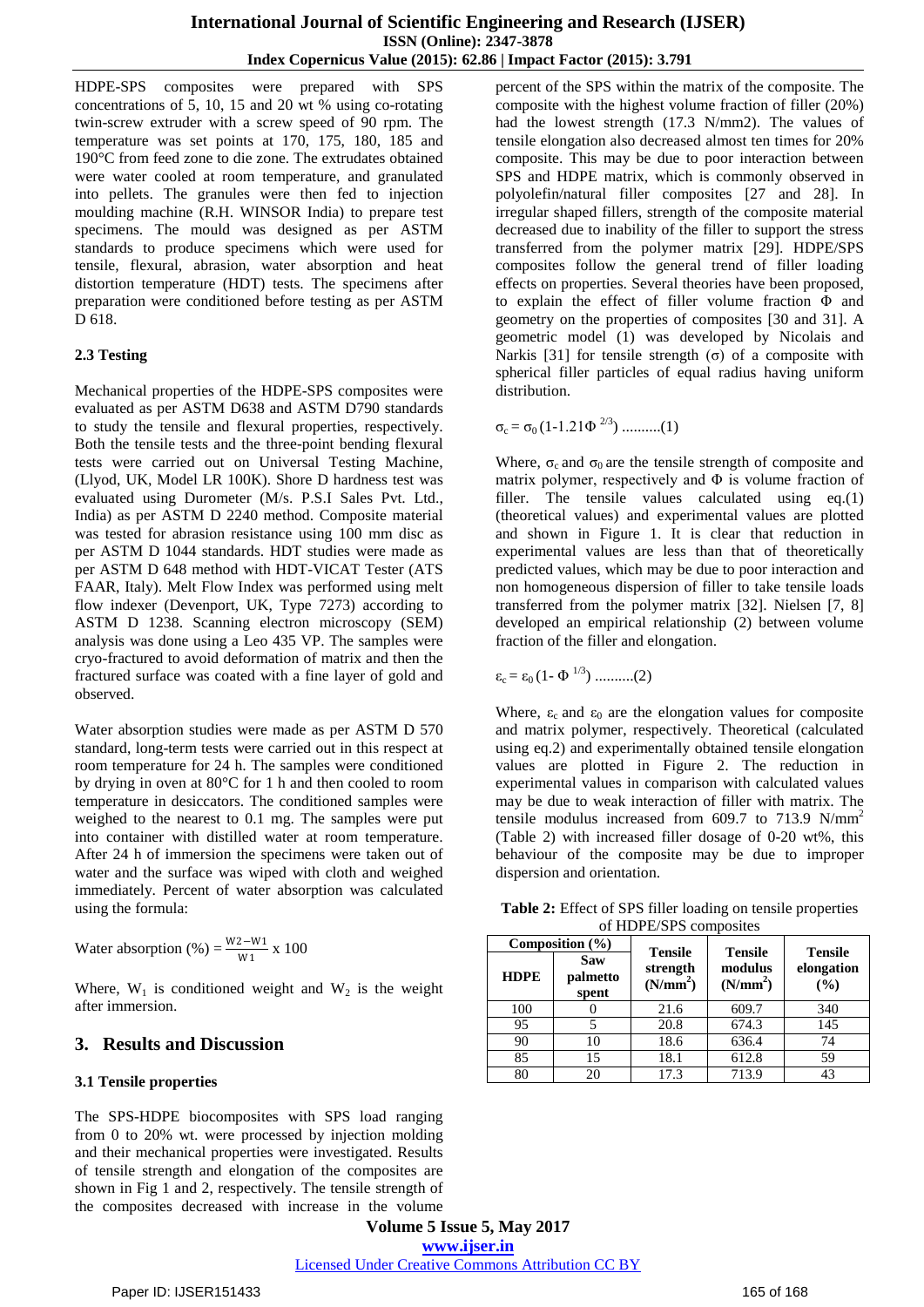

**Figure 1:** Effect of SPS loading on tensile strength of HDPE/SPS composites



HDPE/SPS composites

#### **3.2 Flexural Properties**

Flexural strength and flexural modulus values of HDPE/SPS composites are shown in Table 3. It is observed that Flexural strength values decreased from 31.2 to 21.8 N/mm<sup>2</sup> with the increase in filler content from 0-20% wt. Flexural modulus also decreased from 722.3 to 498.7 N/mm<sup>2</sup> with the increase in the filler dosage from 0-20%wt. This reduction in both flexural strength and modulus may be due to poor filler/matrix interfacial adhesion.

**Table 3:** Effect of SPS filler loading on flexural strength and modulus of HDPE/SPS composites

|             | Composition $(\% )$   | <b>Flexural</b>                  | <b>Flexural</b><br>modulus<br>(N/mm <sup>2</sup> ) |  |
|-------------|-----------------------|----------------------------------|----------------------------------------------------|--|
| <b>HDPE</b> | Saw palmetto<br>spent | strength<br>(N/mm <sup>2</sup> ) |                                                    |  |
| 100         |                       | 31.2                             | 722.3                                              |  |
| 95          |                       | 28.1                             | 618.6                                              |  |
| 90          |                       | 25.2                             | 597.1                                              |  |
| 85          | 15                    | 24.1                             | 537.8                                              |  |
|             |                       | 21.8                             | 498.7                                              |  |

**Table 4:** Effect of SPS filler loading on abrasion resistance and surface hardness of HDPE/SPS composites

|             | Composition $(\% )$      | Abrasion weight loss (mg) |                |                | <b>Surface</b>               |
|-------------|--------------------------|---------------------------|----------------|----------------|------------------------------|
| <b>HDPE</b> | Saw<br>palmetto<br>spent | 1000<br>cycles            | 2000<br>cycles | 3000<br>cycles | <b>Hardness</b><br>(Shore D) |
| 100         |                          | 14                        | 21             | 39             | 63                           |
| 95          |                          | 16                        | 29             | 45             | 64                           |
| 90          | 10                       | 17                        | 34             | 51             | 64                           |
| 85          | 15                       | 21                        | 46             | 57             | 65                           |
| 80          | 20                       | 42                        | 78             | 97             | 65                           |

## **3.3 Impact strength**

Figure 3 shows the effect of filler loading on notched Izod impact strength of SPS filled composites at various leading levels. The strength decreased markedly from 138.7 to 57.3 Kg.cm/cm with the increase in filler loading of 5-20 % wt. Micro spaces between SPS and polymer matrix were induced due to poor interfacial bonding, these spaces results in microcracks when the impact occurs and thereby reducing impact strength of the composites.



**Figure 3:** Effect of SPS loading on impact strength of HDPE/SPS composites

#### **3.4 Density and water absorption**

No significant change in the density with filler dosage, was observed but there was only a slight increase in density from 0.958 to 1.042  $g/cm<sup>3</sup>$  with increase in the filler content from 0-20% wt (Table 5). The slight increase in density may due to bulky nature of SPS.

Natural fibers are highly hydrophilic; hence incorporation of natural fillers into polymer matrix generally increases the water absorption ability. Table 5 shows the water absorption of HDPE/SPS composites. The water absorption of composites with 20% wt. filler is 0.17%, but it is still higher than pure HDPE.

## **3.5 Thermal Properties**

Presence of fillers in the composites considerably affected heat deflection temperature (HDT). The HDT values for HDPE/SPS composites increased from 62 to 67 °C with the increase in filler dosage from 0 to 20% wt. This increase in HDT values may be due to the increase in modulus. The effects of filler dosage on melt flow index (MFI) values of HDPE/SPS composites are shown in Figure 4. It is observed that, MFI values decreased from 18.6 to 16.4 (g/10 min) as the dosage of filler increased from 0 to 20% wt. The decrease in the value of MFI is due to interruption by SPS particle in the molten polymer to be extrudated.

**Volume 5 Issue 5, May 2017 www.ijser.in** Licensed Under Creative Commons Attribution CC BY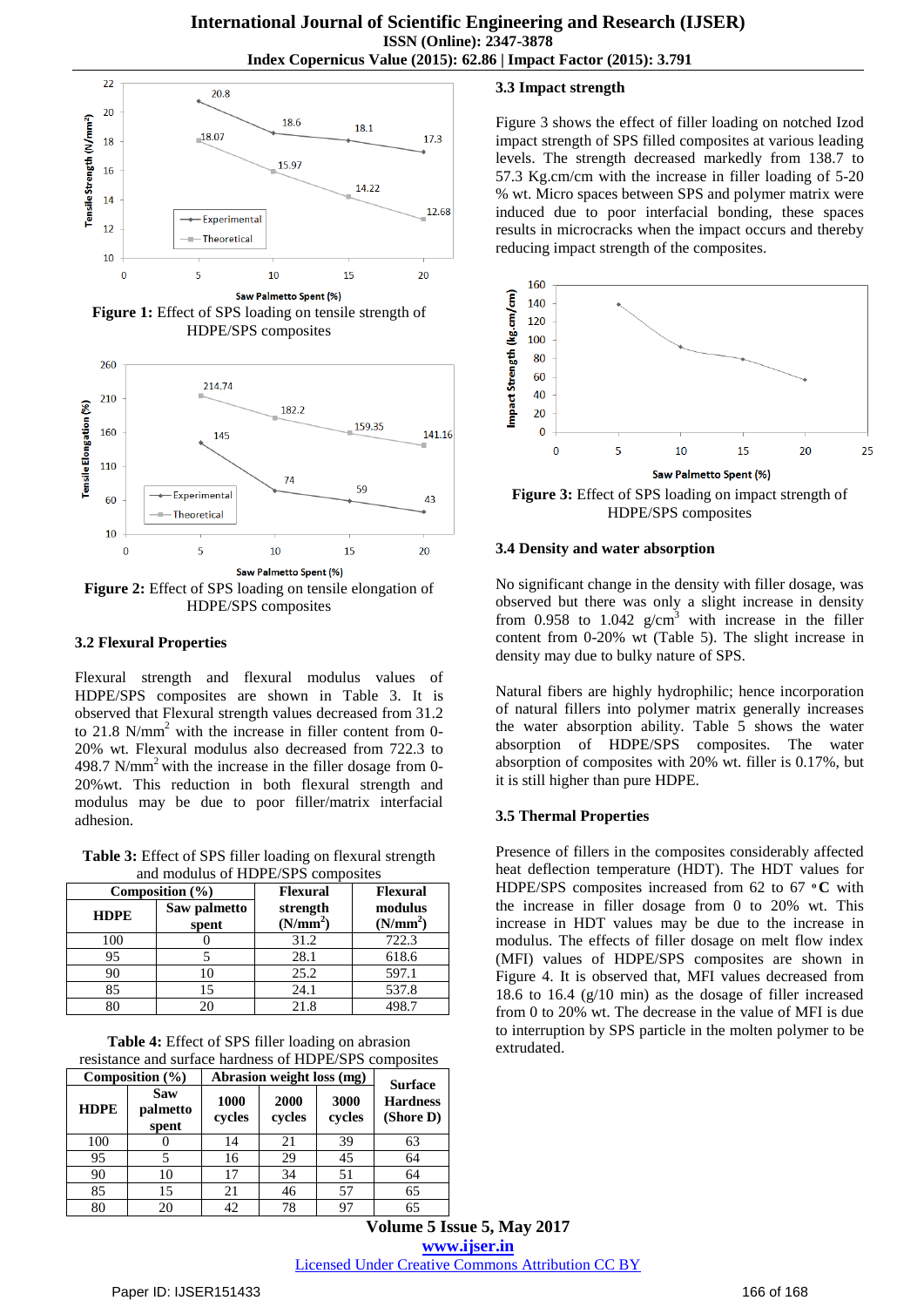**Table 5:** Effect of SPS filler loading on Density, Water absorption and Heat Deflection Temperature of HDPE/SPS composites

| <b>HDPE</b> | Composition $(\% )$<br>Saw<br>palmetto<br>spent | <b>Density</b><br>(g/cm <sup>3</sup> ) | Water<br>absorption<br>(%) | <b>Heat</b><br><b>Deflection</b><br><b>Temperature</b><br>$({}^0C)$ |
|-------------|-------------------------------------------------|----------------------------------------|----------------------------|---------------------------------------------------------------------|
| 100         |                                                 | 0.958                                  | 0.02                       | 62                                                                  |
| 95          |                                                 | 0.973                                  | 0.05                       | 64                                                                  |
| 90          | 10                                              | 0.995                                  | 0.08                       | 64                                                                  |
| 85          | 15                                              | 1.023                                  | 0.11                       | 66                                                                  |
| 80          | 20                                              | 1.042                                  | 0.17                       |                                                                     |



**Figure 4:** Effect of SPS loading on melt flow index HDPE/SPS composites

#### **3.6 Surface Morphology**

The SEM images revealed dispersion of filler particles and voids at the SPS-matrix interfaces. Presence of voids indicates that the extent of adhesion between SPS and HDPE is poor. When elongated these voids coalesce and lead to fracture or breakage. SEM images show non homogeneous dispersion of SPS particles throughout the polymer matrix which might have led to decreased mechanical and other properties of HDPE/SPS composites.



**Figure 5:** SEM image of HDPE/SPS composites

# **4. Conclusions**

The results obtained, prove that, non-homogeneous distribution of filler in the microstructure of SPS reinforced HDPE composite is the major cause for the decrease in strength. The properties like tensile modulus and HDT which increased from 609.7 to 713.9 N/mm<sup>2</sup> and 62 to 67C, respectively with the addition od SPS. Addition of SPS resulted in a marginal variation of abrasion resistance, surface hardness, density and water absorption of HDPE/SPS composites. SPS could be used as natural, ecofriendly and economical filler to increase biodegradability of the composites and to reduce the cost of production.

## **Acknowledgments**

The author gratefully acknowledges University Grants Commission, Government of India for the award of Research Fellowship in Science for meritorious students.

# **References**

- [1] Gupta, A. K., et al. (1982). "The effect of addition of high-density polyethylene on the crystallization and mechanical properties of polypropylene and glassfiber-reinforced polypropylene." Journal of Applied Polymer Science 27: 4669–4686. doi: 10.1002/app.1982.070271214
- [2] Xie, T., et al. (2006) "Property transitions in highdensity polyethylene/maleated poly(ethylene– octene)/calcium carbonate ternary composites." Journal of Applied Polymer Science101: 3361–3366. doi: 10.1002/app.24029
- [3] Zhou, W., et al. (2007). "Study on insulating thermal conductive BN/HDPE composites." Thermochimica Acta 452(1): 36-42. [doi.org/10.1016/j.tca.2006.10.018](http://dx.doi.org/10.1016/j.tca.2006.10.018)
- [4] Hippi, U., et al. (2003). "Compatibilization of polyethylene/aluminum hydroxide (PE/ATH) and polyethylene/magnesium hydroxide (PE/MH) composites with functionalized polyethylenes." Polymer 44(4): 1193-1201. [doi.org/10.1016/S0032-](http://dx.doi.org/10.1016/S0032-3861(02)00856-X) [3861\(02\)00856-X](http://dx.doi.org/10.1016/S0032-3861(02)00856-X)
- [5] Badran, B. M., et al. (1982). "High-density polyethylene filled with modified chalk." Journal of Applied Polymer Science 27(10): 3669-3681. doi: 10.1002/app.1982.070271004
- [6] Rusu, M., et al. (2001). "Mechanical and thermal properties of zinc powder filled high density polyethylene composites." Polymer Testing 20(4): 409-417. [doi.org/10.1016/S0142-9418\(00\)00051-9](http://dx.doi.org/10.1016/S0142-9418(00)00051-9)
- [7] Tavman, I. H. (1996). "Thermal and mechanical properties of aluminum powder-filled high-density polyethylene composites." Journal of Applied Polymer Science 62(12): 2161-2167. doi.org/10.1002/(SICI)1097- 4628(19961219)62:12<2161::AID-APP19>3.0.CO;2- 8
- [8] Krupa, I. and I. Chodak (2001). "Physical properties of thermoplastic/graphite composites." European Polymer Journal 37(11): 2159-2168 [doi.org/10.1016/S0014-3057\(01\)00115-X](http://dx.doi.org/10.1016/S0014-3057(01)00115-X)
- [9] Hashimoto, M., et al. (2006). "Enhancement of mechanical strength of TiO2/high-density polyethylene composites for bone repair with silanecoupling treatment." Materials Research Bulletin 41(3): 515-524.

doi.org/10.1016/j.materresbull.2005.09.014

[10]Hindermann-Bischoff, M. and F. Ehrburger-Dolle (2001). "Electrical conductivity of carbon black– polyethylene composites: Experimental evidence of

**Volume 5 Issue 5, May 2017 www.ijser.in** Licensed Under Creative Commons Attribution CC BY